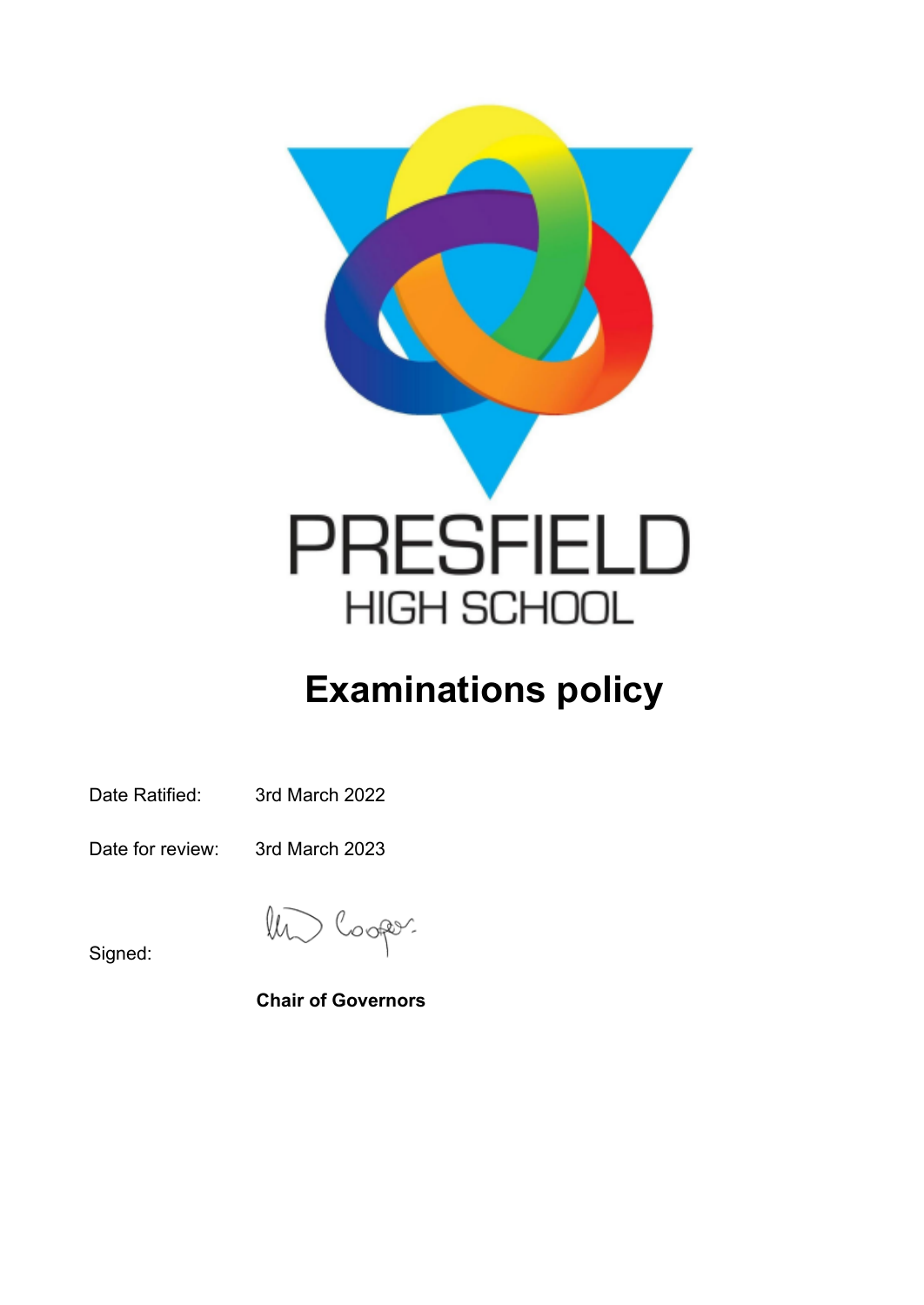## **Contents**

- The centre exams policy
- Qualifications
- Exam series and timetables
- Entries, entry details and late entries
- Exam fees
- Equality legislation
- Estimated grades
- Managing invigilators
- Candidates
- Internal assessments and appeals
- Results
- **●** Certificates

The policy is next due for review in January 2023.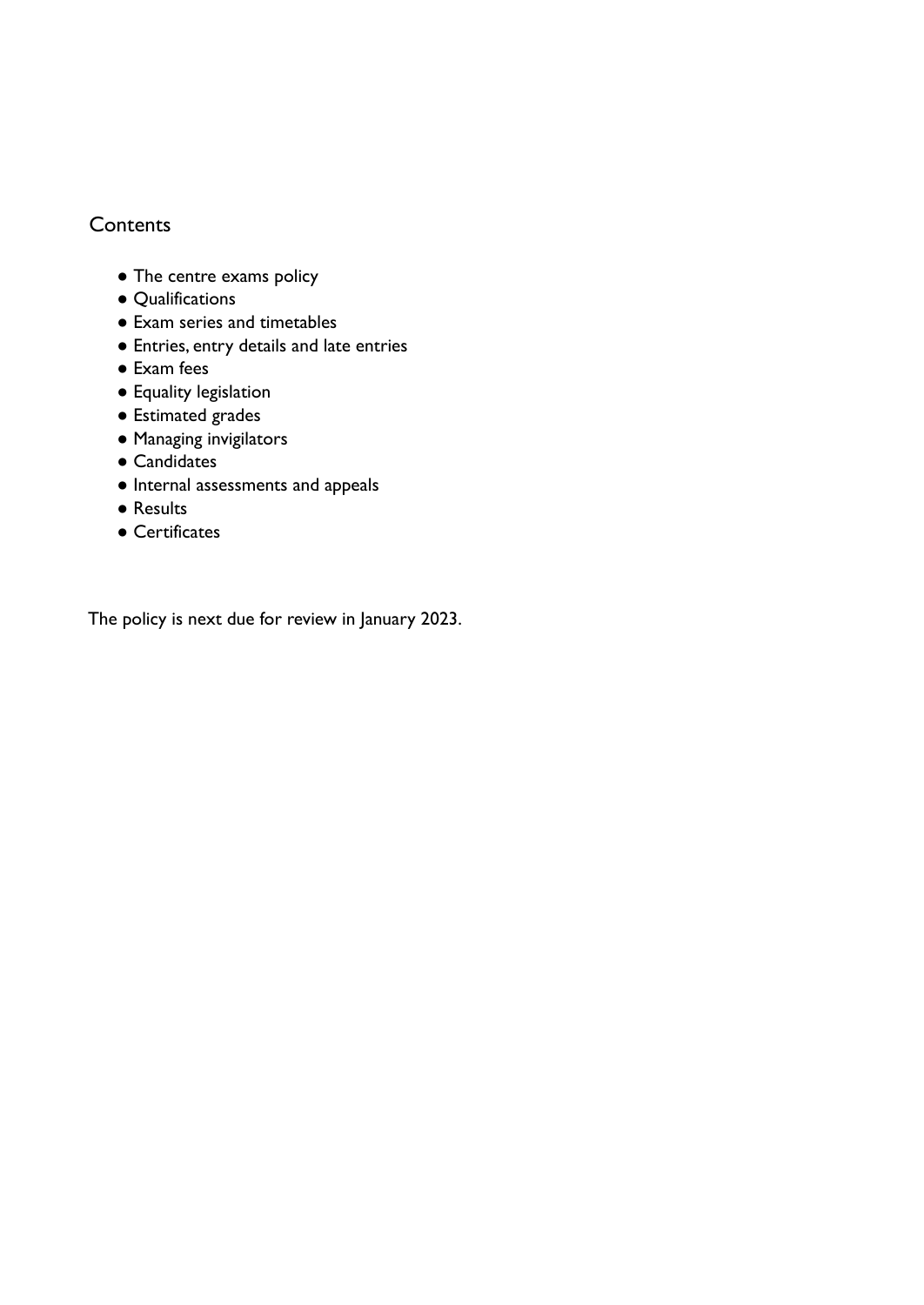The purpose of this exams policy is:

- To ensure the planning and management of exams is conducted efficiently and in the best interests of candidates and all staff involved within the exams process.
- To ensure the operation of an efficient exams system with clear guidelines for all relevant staff.

It is the responsibility of everyone involved in the centre's exam processes to read, understand, and implement this policy.

The exams policy will be reviewed every year.

The exams policy will be reviewed by the Examinations Officer - Natalie Jones.

Where references are made to JCQ regulations/guidelines, further details can be found at www.jcq.org.uk.

Exam responsibilities

Head of Centre - Tony Fay Headteacher Deputy Headteacher - Lucy McLoughlin Exams Officer - Natalie Jones Special Educational Needs Coordinator - SENCo - Leeanne Elston

#### **The Head of centre**:

- Has overall responsibility for the school/college as an exams centre and advises on appeals and re-marks.
- Is responsible for reporting all suspected or actual incidents of malpractice refer to the JCQ document- Suspected malpractice in examinations and assessments.

#### **Exams officer** :

● Manages the administration of internal exams and external exams.

● Advises the senior leadership team, subject and class tutors, and other relevant support staff on annual exams timetables and procedures as set by the various awarding bodies.

● Oversees the production and distribution to all centre staff and candidates, of an annual calendar for all exams in which candidates will be involved and communicates regularly with staff concerning imminent deadlines and events.

- Ensures that candidates and their parents are informed of and understand those aspects of the exams timetable that will affect them.
- Checks with teaching staff that the necessary coursework and/or controlled assessments are completed on time and in accordance with JCQ guidelines.
- Provides and confirms detailed data on estimated entries.
- Maintains systems and processes to support the timely entry of candidates for their exams.

● Receives, checks and stores securely all exam papers and completed scripts and ensures that scripts are dispatched as per the guidelines.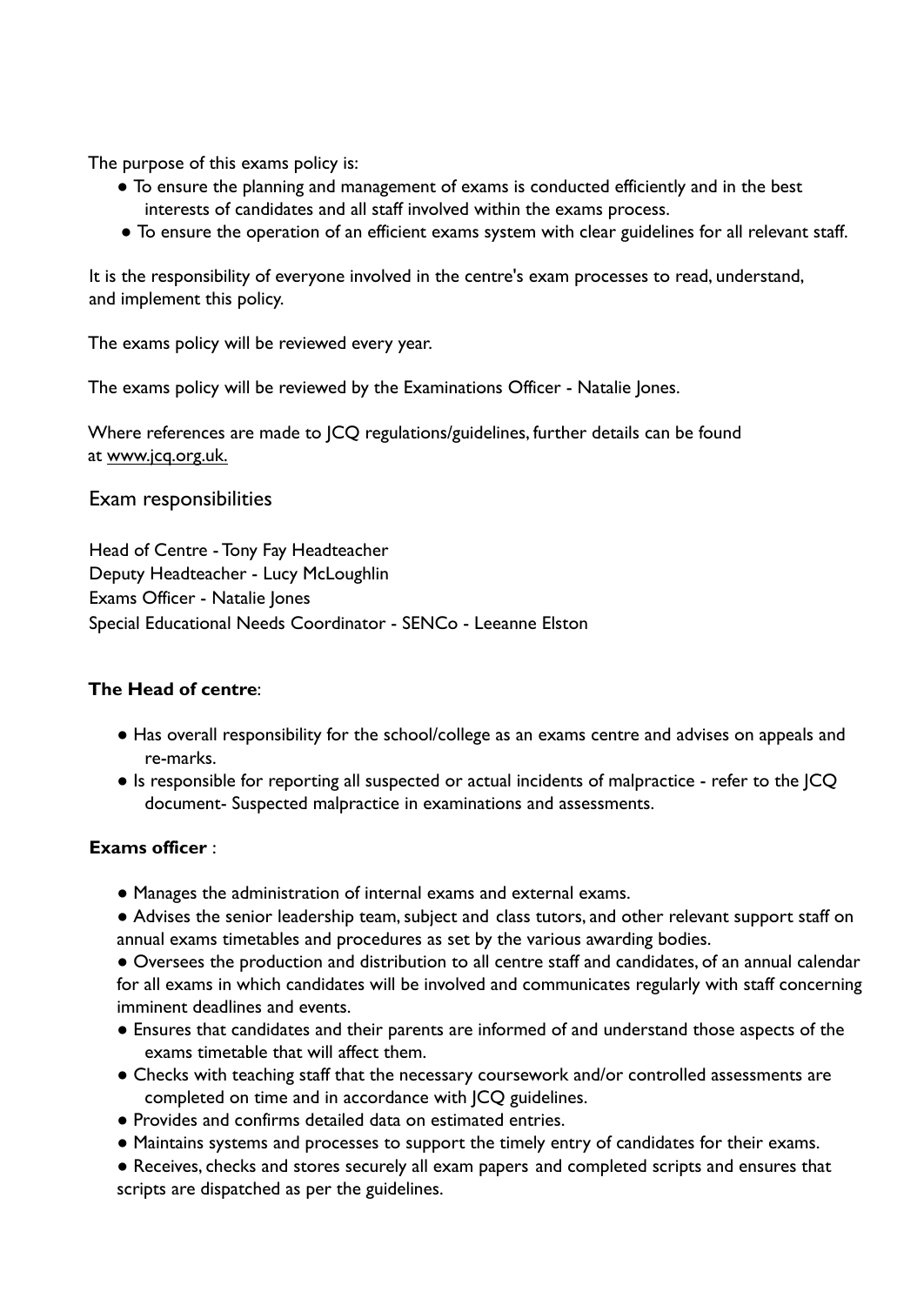- Administers access arrangements and makes applications for special consideration following the regulations in the JCQ publications for Access arrangements, reasonable adjustments and special consideration.
- Identifies and manages exam timetable clashes.
- Accounts for income and expenditures relating to all exam costs/charges.
- Line manages and is responsible for the training and monitoring of a team of exams invigilators responsible for the conduct of exams.
- Ensures candidates' coursework / controlled assessment marks are submitted, and any other material required by the appropriate awarding bodies correctly and on schedule.
- Tracks, dispatches, and stores returned coursework / controlled assessments.
- Keeps a record of all external examination results achieved by the students throughout their time at Presfield

● Arranges for dissemination of exam results and certificates to candidates and forwards, in consultation with the SLT, any post results service requests.

#### **Subject Coordinators** are responsible for:

- *●* Guidance and pastoral oversight of candidates who are unsure about exams entries or amendments to entries.
- Accurate completion of entry and all other mark sheets and adherence to deadlines as set by the exams officer.
- *●* Accurate and timely completion of coursework / controlled assessment mark sheets and declaration sheets.
- Decisions on post-results procedures.

#### **Teachers** are responsible for:

● Supplying information on entries, coursework and controlled assessments as required by the Subject Coordinator and/or exams officer.

#### The **special educational needs coordinator (SENCo**) is responsible for:

- Identification and testing of candidates' requirements for access arrangements and notifying the exams officer in good time so that they are able to process any necessary applications in order to gain approval (if required).
- Working with the exams officer to provide the access arrangements required by candidates in exams rooms.
- Ensuring students EHCP reflect the students' access arrangement requirements.

#### **Lead invigilator/invigilators** are responsible for:

- Assisting the exams officer in the efficient running of exams according to JCQ regulations.
- Collection of all exam papers in the correct order at the end of the exam and ensuring their return to the exams office.
- Distribution of relevant materials/equipment during examinations.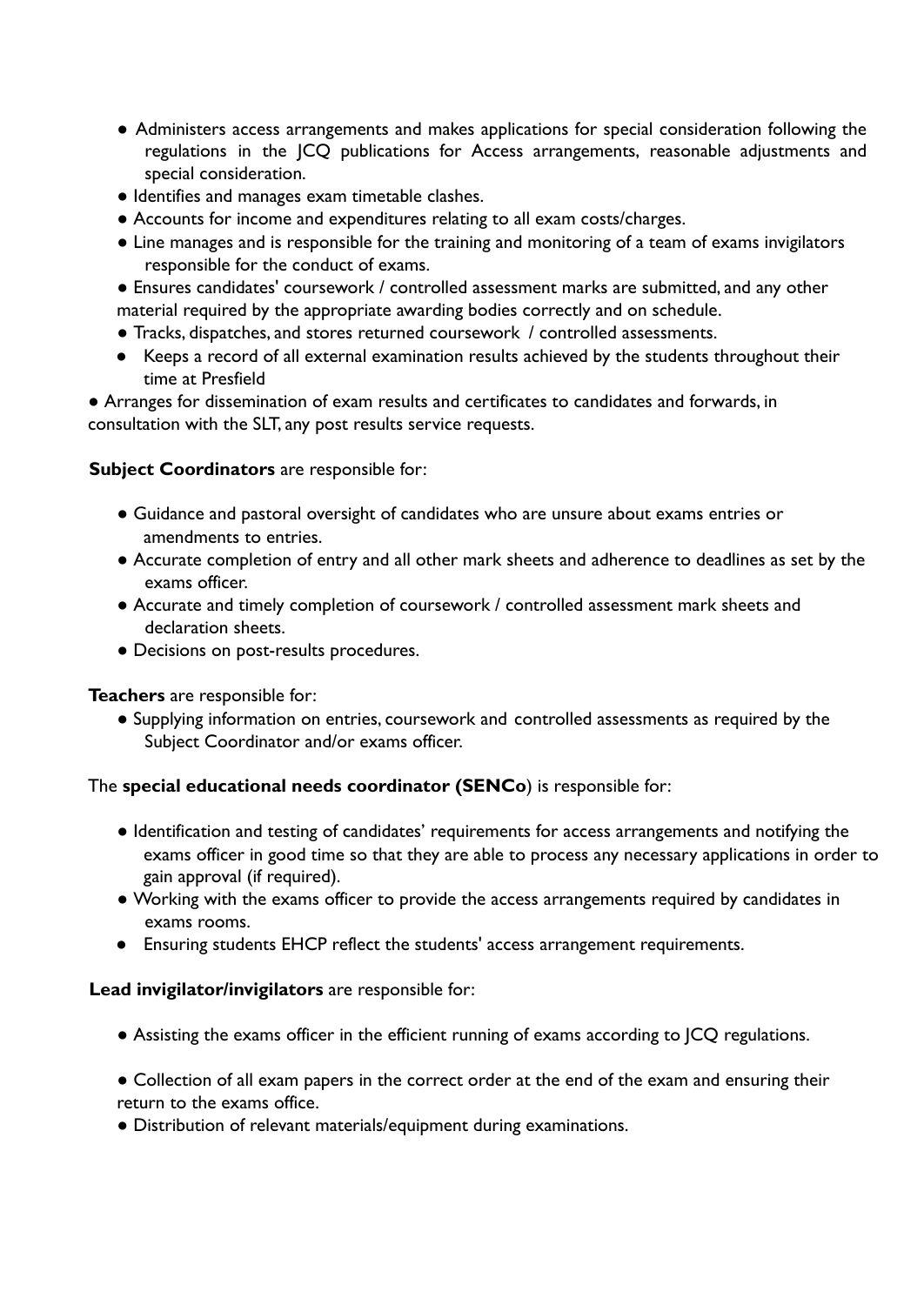**Candidates** are responsible for:

- Confirmation and checking of entries.
- Understanding coursework / controlled assessment regulations and signing a declaration that authenticates the coursework as their own.
- Ensuring the conduct themselves in all exams according to the JCQ regulations.

# **Qualifications offered**

The qualifications offered at this centre are decided by the Senior Leadership Team with agreement of the Head.

The types of qualifications offered are General Certificates of Secondary Education (GCSE),A and AS levels and a range of vocational qualifications which include BTEC Levels 1 and 2, Cambridge Nationals, Functional Skills and Entry Level qualifications.

# **Qualifications Currently Offered 2021-2022**

- English (Functional skills entry levels 1, 2 and 3, English Skills entry levels 1, 2 and 3, level 1. GCSE)
- Maths (Functional skills entry levels 1, 2 and 3. Mathematical Skills entry levels 1, 2 and 3, level 1. GCSE)
- Science GCSE
- PE and Sports Leadership
- ART/DT (Functional skills entry levels 1, 2 and 3. GCSE, AS and A level)
- ICT imedia
- Performing arts GCSE
- Humanities Geography and History (Functional skills entry levels 1, 2 and 3. GCSE)
- Business Studies GCSE
- Food preparation and hygiene/hospitality GCSE
- Language Spanish and German GCSE
- Ethics Religious Education (Functional skills entry levels 1, 2 and 3. GCSE)

All subjects offered for these qualifications in any academic year may be found in the centre's published prospectus or similar documents for that year. If there is to be a change of specification for the next year, the exams office must be informed by September.

Informing the exams office of changes to a specification is the responsibility of the Subject Coordinator.

Decisions on whether a candidate should be entered for a particular subject will be taken by the Subject Coordinator in consultation with the relevant member of the Senior Leadership Team.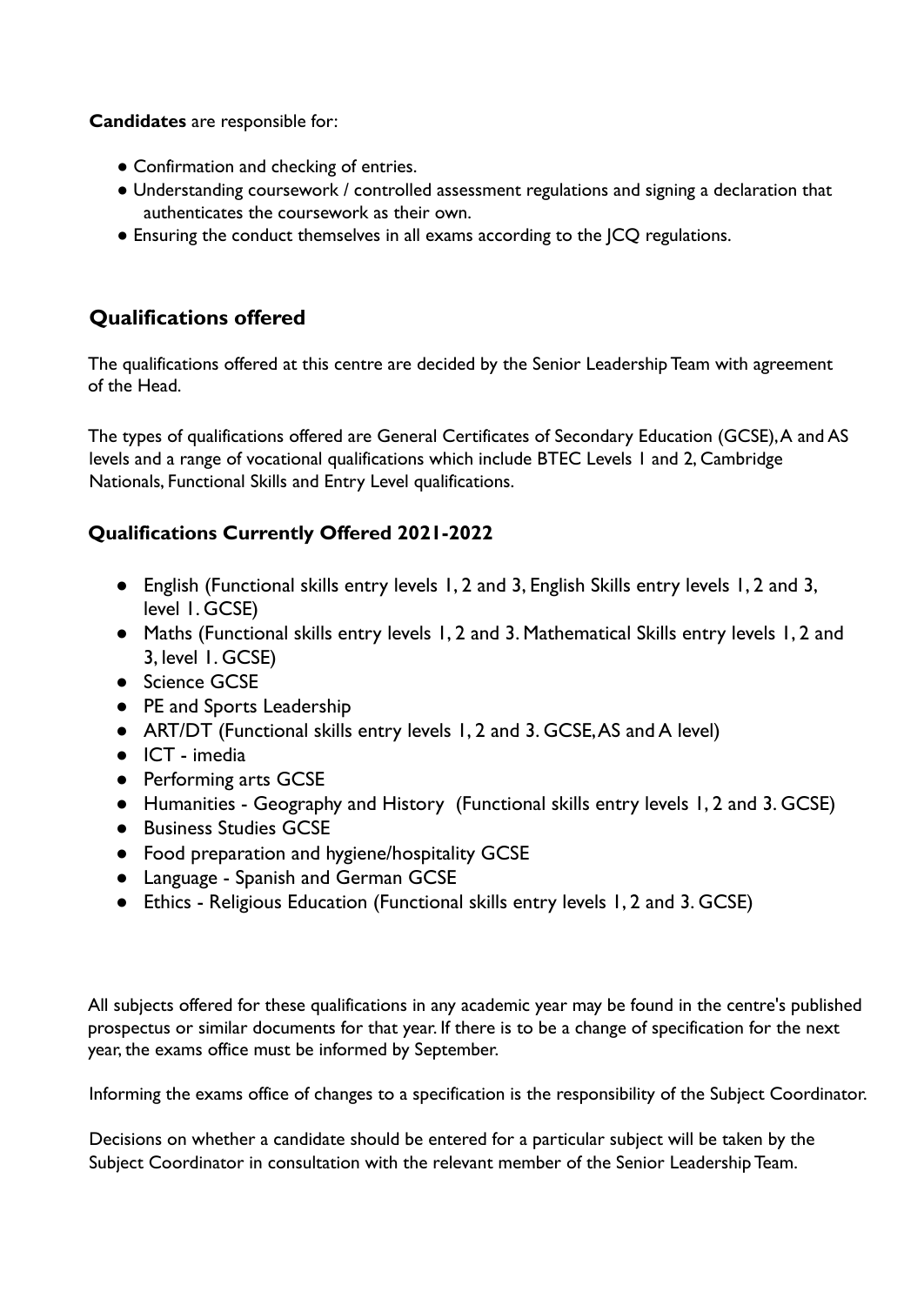## **Exam series**

Internal exams (mock exams) and assessments are scheduled in the Spring and Summer

term. External exams and assessments are scheduled in November, January, May and June.

Internal exams are held under external exam conditions.

The Subject Coordinator, in agreement with the Headteacher decides which exam series are used in the centre.

The centre does offer some assessments on an on-demand basis. If offered, on-demand assessments can be scheduled only in windows agreed between the Exams Officer.

## **Exam timetables**

Once confirmed, the exams officer will circulate the exam timetables for internal and external exams at a specified date before each series begins.

## **Entries, entry details and late entries**

Candidates or parents/carers can in agreement with the Subject Coordinator or Senior Leadership Team request a subject entry, change of level or withdrawal.

The centre does not accept entries from private candidates, unless they are ex-students who have left the school within 1 year of the requested entry at the agreement of the Exams Officer.

Subject Coordinators will provide estimated entry information to the exams officer to meet JCQ and awarding body deadlines.

Entries and amendments made after an awarding organisation's deadline (i.e. late) require the authorisation, in writing, of the Subject Coordinator and the late fee may be charged to the Department budget as appropriate.

GCSE resits are allowed in agreement with the Subject Coordinator and Headteacher.

## **Exam fees**

Candidates or departments will not be charged for changes of tier, withdrawals made by the proper procedures or alterations arising from administrative processes provided these are made within the time allowed by the awarding bodies.

The exams officer will publish the deadline for action well in advance for each exams series.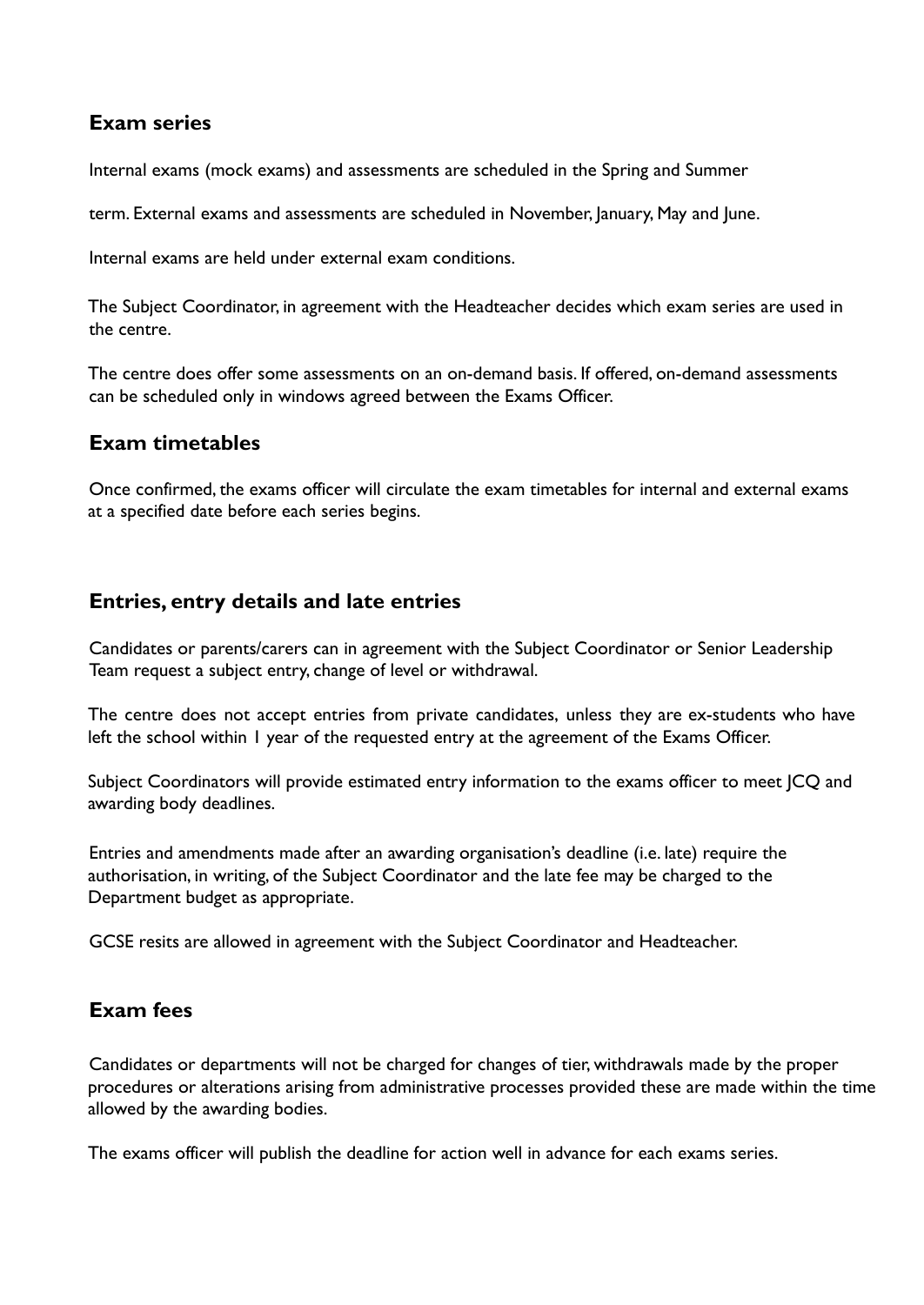GCSE entry exam fees are paid by the centre.

Late entry or amendment fees are paid by the centre, however can be charged to departments if resulting from administrative errors/oversights or charged to the candidate for very late tier changes or re-sit entries past the published deadline.

Re-sit fees are paid by the centre for Key Stage 4 qualifications.

# **Equality Legislation**

All exam centre staff must ensure that they meet the requirements of any equality legislation.

The centre will comply with the legislation, including making reasonable adjustments to the service that they provide candidates in accordance with requirements defined by the legislation, awarding bodies, and JCQ.This is the responsibility of the Examinations Officer under the advice of the Senior Leadership Team.

## **Access arrangements**

Access Arrangements are pre-examination adjustments for candidates based on evidence of need and normal way of working.Access Arrangements fall into two distinct categories: some arrangements are delegated to centres, others require prior JCQCIC awarding body approval.

Access Arrangements allow candidates/learners with special educational needs, disabilities or temporary injuries to access the assessment without changing the demands of the assessment. For example, readers, scribes and Braille question papers. In this way Awarding Bodies will comply with the duty of the Equality Act 2010 to make 'reasonable adjustments'.

# **Reasonable Adjustments**

The Equality Act 2010 requires an Awarding Body to make reasonable adjustments where a disabled person would be at a substantial disadvantage in undertaking an assessment.A reasonable adjustment for a particular person may be unique to that individual and may not be included in the list of available Access Arrangements. How reasonable the adjustment is will depend on a number of factors including the needs of the disabled candidate/learner.There is no duty on the Awarding Bodies to make any adjustment to the assessment objectives being tested in an exam. Presfield High School will make any decisions regarding access arrangements based upon whether the candidate has a substantial and long term impairment which has an adverse effect on their **normal way of working**.This will be in line with JCQ regulations and the involvement of the teaching staff in determining the need for access arrangements.

Access Arrangements / Reasonable Adjustments may include any combination of those listed below:

- Scribe
- Word Processor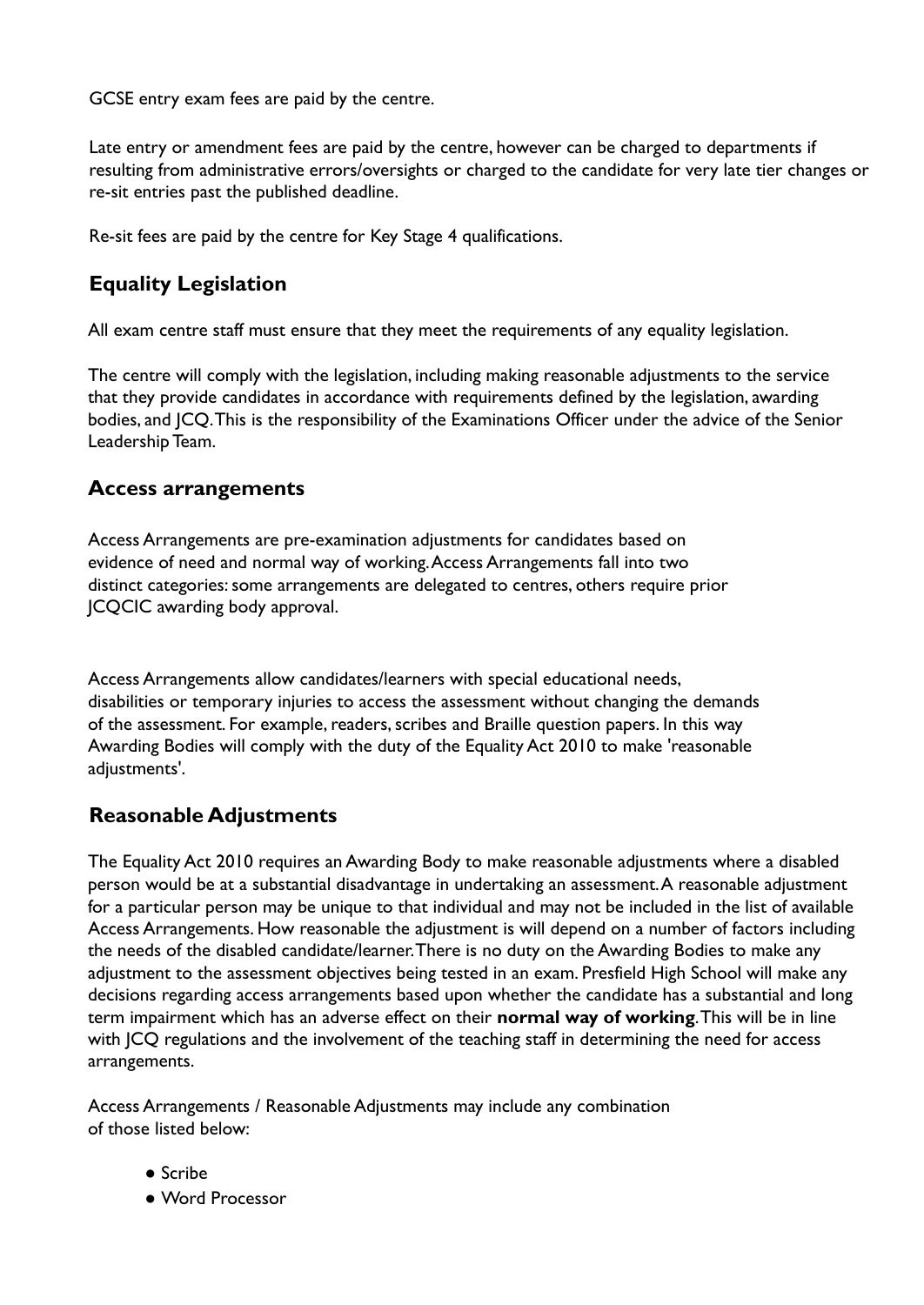- Prompter
- Practical Assistant
- Reader/Computer Reader
- Supervised Rest Breaks
- Additional Time (up to 25% or 50% and over 50%)
- Colour naming by the invigilator
- Coloured overlays
- Low vision aid/magnifier
- Music
- Individual rooming

The SENCo will inform subject teachers of candidates with special educational needs and any special arrangements that individual candidates will need during the course and in any assessments/exams.

A candidate's access arrangements requirement is determined by the SENCo in agreement with the Examination Officer they should reflect the normal way if working for the student.

Ensuring there is appropriate evidence for a candidate's access arrangement is the responsibility of the SENCo.

Submitting completed access arrangement applications to the awarding bodies is the responsibility of the Examinations Officer.

Rooming for access arrangement candidates will be arranged by the Examinations Officer.

Invigilation and support for access arrangement candidates, as defined in the JCQ access arrangements regulations, will be organised by the Examinations Officer with the help of the class Team and teaching departments.

## **Exam barriers for all Autistic students**

Exams are stressful and difficult for most students and autistic students may face additional challenges such as sensory overload and unclear or ambiguous questions and instructions.The DfE in collaboration with the AET foundation has published guidance on supporting Autistic learners (1)

#### **● Student specific accommodation.**

"Differences in the way sensory information is processed

Many autistic students are under-sensitive or over-sensitive to particular sensory stimuli such as sights, sounds and smells.They may also be overwhelmed as they have problems in separating out sensory information and attending to the most relevant $^{\prime\prime (1)}$ 

#### **● Inability to access exam content.**

#### Limited Theory of Mind

"This may affect students in exam situations when responding to instructions during an exam from an invigilator or understanding colloquialisms and hidden and subtle meanings within exam questions. It may also affect how they answer certain exam questions that require a response that involves inference and empathy."<sup>(2)</sup>

Poor Executive Function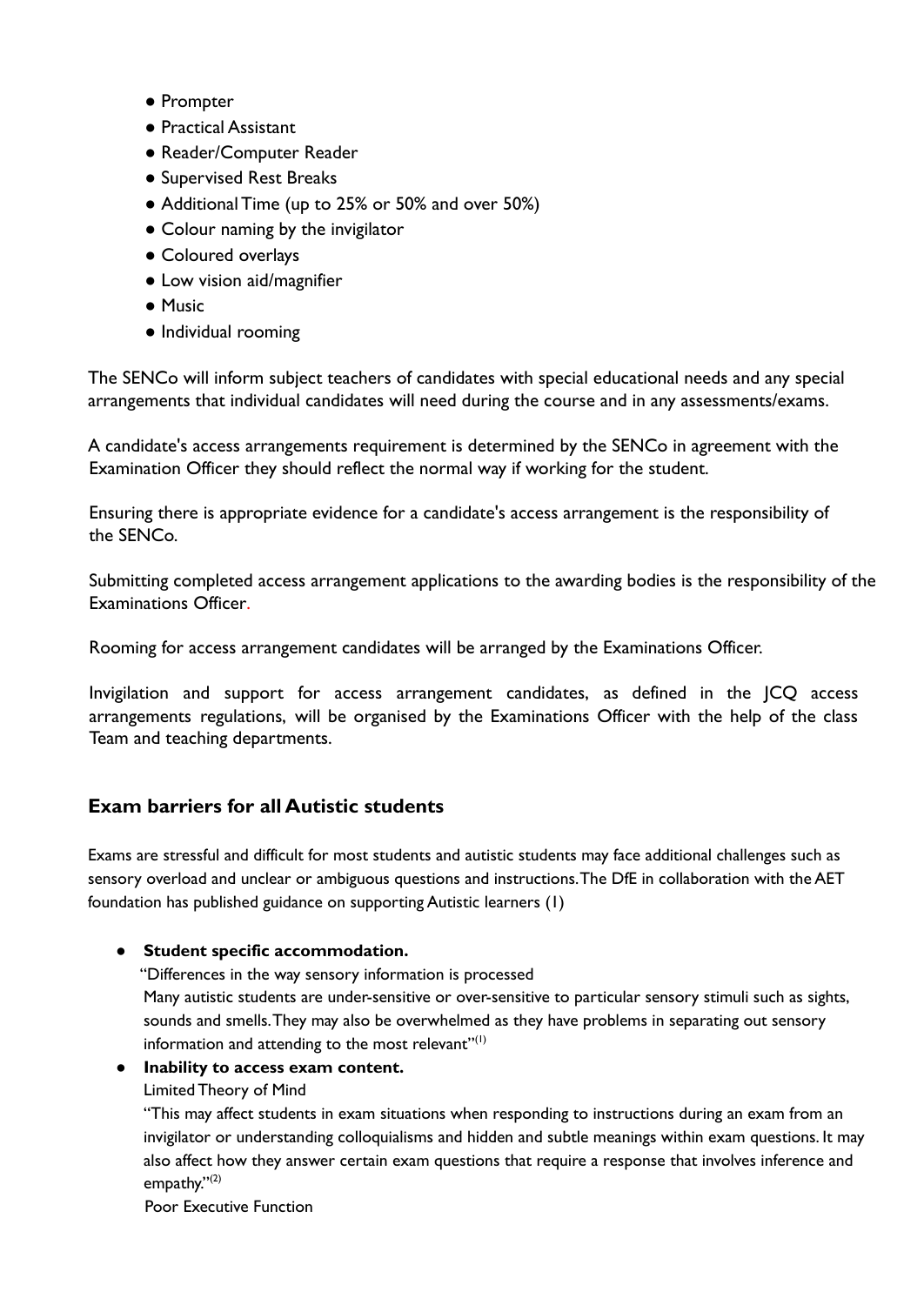"Differences in how information is processed may make it difficult for a student to answer exam questions that involve understanding another person's perspective or responding to a question that is presented in a different context to how they have been taught about a concept.<sup>(2)</sup>

At Presfield we recognise the need to minimise these barriers and put in place subject and student specific strategies **(reasonable adjustments)**\* to enable our students access to external exams.We have high expectations for our learners and set target grades in line with mainstream schools.

We work hard to reduce the anxiety around exams by putting in place **access arrangements** in year 9 to enable the students to become familiar with the way of working in preparation for their exams.

We start mock exams in the hall in a designated seat to help students prepare for their final exams in year 10 with agreed **access arrangements** in place and give them an opportunity to sit them early, if appropriate to give them another chance inYear 11.

#### **Most able**

According to Beardon (2014) many autistic students will process language accurately (or literally). If a question is not absolutely clear, or if there are ambiguities, then there is an increased risk of the autistic student answering the question in an incorrect manner. It is important, therefore, to make sure that the student has a fair opportunity to ascertain the meaning of the questions and what is required of them in terms of answers.Ambiguity within questions, diagrams or pictures can distract autistic students or prevent them from completing a correct answer. For example, a picture in an English paper that doesn't accurately capture the intent of the writing objective.

**In addition, teachers can spend a considerable amount of time teaching students with autism to anticipate possible narrative scenarios they might encounter to prepare for exams, aware that a new scenario might prevent them from decoding the intention behind questions.**

For example, a trigonometry question that asked for the calculation of the angle of a boat to a cliff.An autistic student, who was capable of doing the trigonometry,said they couldn't answer the question, as they hadn't yet learned about boats.

Therefore, **even with the current access arrangements that can be awarded for autistic students, these issues cannot be mitigated unless Exam Boards are careful to avoid ambiguity when setting exam questions**.

#### **For example, extra time in an exam will not enable an autistic student to decode the intention behind a question if it requires social imagination in order to be answered.**

This could explain our most able pupils reaching their potential target grades in GCSE's a year or two after their mainstream counterparts due to the extra demand due to teaching subject specific strategies **(reasonable adjustments)** to answer questions alongside subject content within the same guided learning hours.

Evidence is seen with the spiky profiles of our most able learners who meet or exceed their target grades when there are reduced exam related barriers.Art and Food and Nutrition where 100% or 50% is portfolio based assessment.

\*• Reasonable adjustments – There is a requirement under the Equality Act 2010 that reasonable adjustments should be made.A reasonable adjustment for a particular person may be unique to that individual and may not be included in the list of available access arrangements. How reasonable the adjustment is will depend on a number of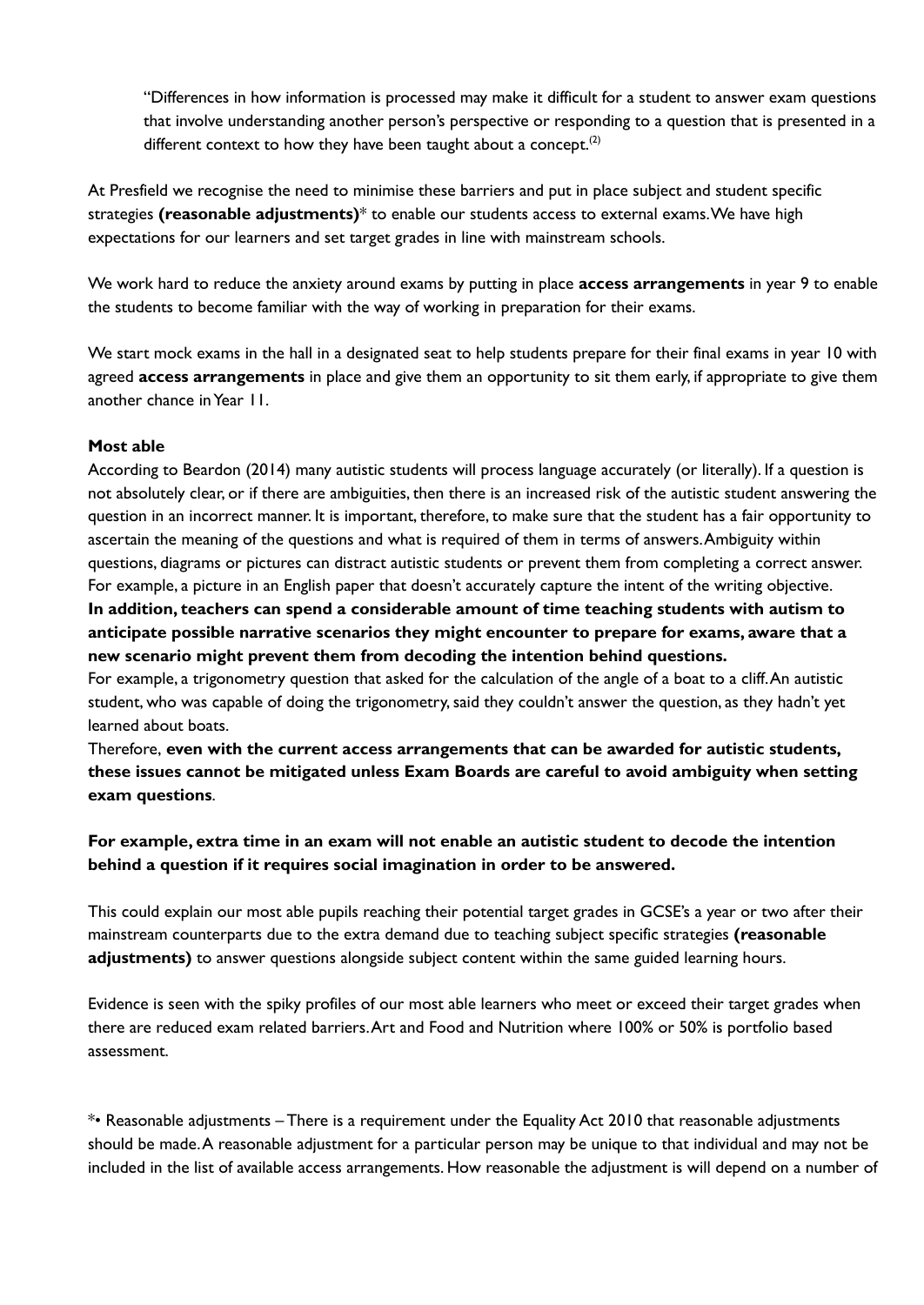factors including the needs of the disabled candidate/learner.An adjustment may not be considered reasonable if it involves unreasonable costs, timeframes or affects the security or integrity of the assessment.

https://www.autism.org.uk/advice-and-guidance/topics/education/exams/teachers)

- (1) [https://www.autismeducationtrust.org.uk/sites/default/files/2022-01/AET-Exams-Guidance-for-Examining-Bo](https://www.autismeducationtrust.org.uk/sites/default/files/2022-01/AET-Exams-Guidance-for-Examining-Boards_I-S.pdf) [ards\\_I-S.pdf](https://www.autismeducationtrust.org.uk/sites/default/files/2022-01/AET-Exams-Guidance-for-Examining-Boards_I-S.pdf)
- (2) [https://www.autismeducationtrust.org.uk/sites/default/files/2021-11/AET-Exam-Accommodations-Guidance](https://www.autismeducationtrust.org.uk/sites/default/files/2021-11/AET-Exam-Accommodations-Guidance_I-S.pdf) [\\_I-S.pdf](https://www.autismeducationtrust.org.uk/sites/default/files/2021-11/AET-Exam-Accommodations-Guidance_I-S.pdf)

# **Contingency planning**

Contingency planning for exams administration is the responsibility of the Examinations Officer - see separate policy.

Contingency plans are available via the school intranet and are in line with the guidance provided by Ofqual, JCQ and awarding organisations.

## **Summer 2022 Series**

## **Grades**

Subject Coordinators are responsible for submitting estimated grades to the Exams Officer when requested by the Exams Officer.

# **Internal Quality Assurance IQA**

The process for internal quality assurance must be documented to ensure that the judgements being made are fair, consistent, evidence based and minimise the risk of bias and discrimination.

The process for assessment in summer 2022 including the IQA process are detailed in the appendix.

Records of student evidence will be kept accessible so they can be easily found and used if a student wants to appeal their grade.

## **Managing invigilators**

Invigilators will be used for internal exams and external exams.

Recruitment of invigilators is the responsibility of the Exams Officer.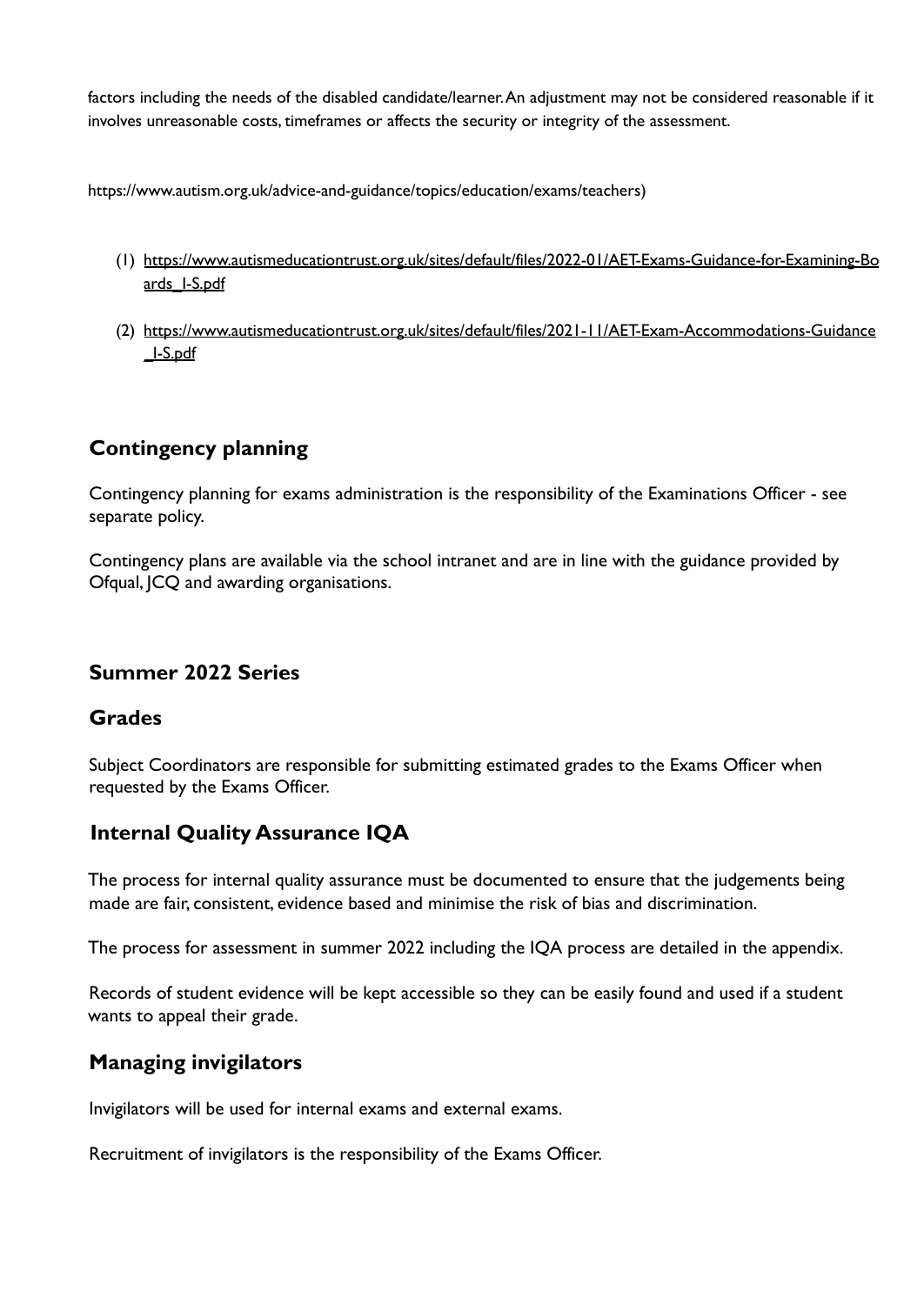Securing the necessary Disclosure and Barring Service (DBS) clearance for new invigilators is the responsibility of the Business Manager.

DBS fees for securing such clearance are paid by the centre.

Invigilators are timetabled, trained, and briefed by the Examinations Officer and the SENCo.

# **Malpractice**

The head of centre in consultation with the Exams Officer is responsible for investigating suspected malpractice.

# **Exam days**

The exams officer will book all exam rooms after liaison with other users and make the question papers, other exam stationery, and materials available for the invigilator.

Site management staff is responsible for setting up the allocated rooms, and will be advised of requirements at least 3 weeks in advance.

The Exams Officer or invigilator at the request of the Exams Officer will start and finish all exams in accordance with JCQ guidelines.

Subject staff may be present at the start of the exam to assist with identification of candidates. Any staff present must be in accordance with the rules defined by JCQ concerning who is allowed and what they can do.

In practical exams, subject teachers' availability will be in accordance with JCQ guidelines.

Exam papers must not be read by subject teachers or removed from the exam room before the end of a session. Papers will be distributed to subject coordinators in accordance with JCQ's recommendations and no later than 24 hours after candidates have completed it.

After an exam, the exams officer will arrange for the safe dispatch of completed examination scripts to awarding bodies, working in conjunction with the Examinations and Data Administrator.

# **Candidates**

The exams officer will provide written information to candidates in advance of each exam series. A formal briefing session for candidates may be given by the class Team.

Candidates' personal belongings remain their own responsibility and the centre accepts no liability for their loss or damage.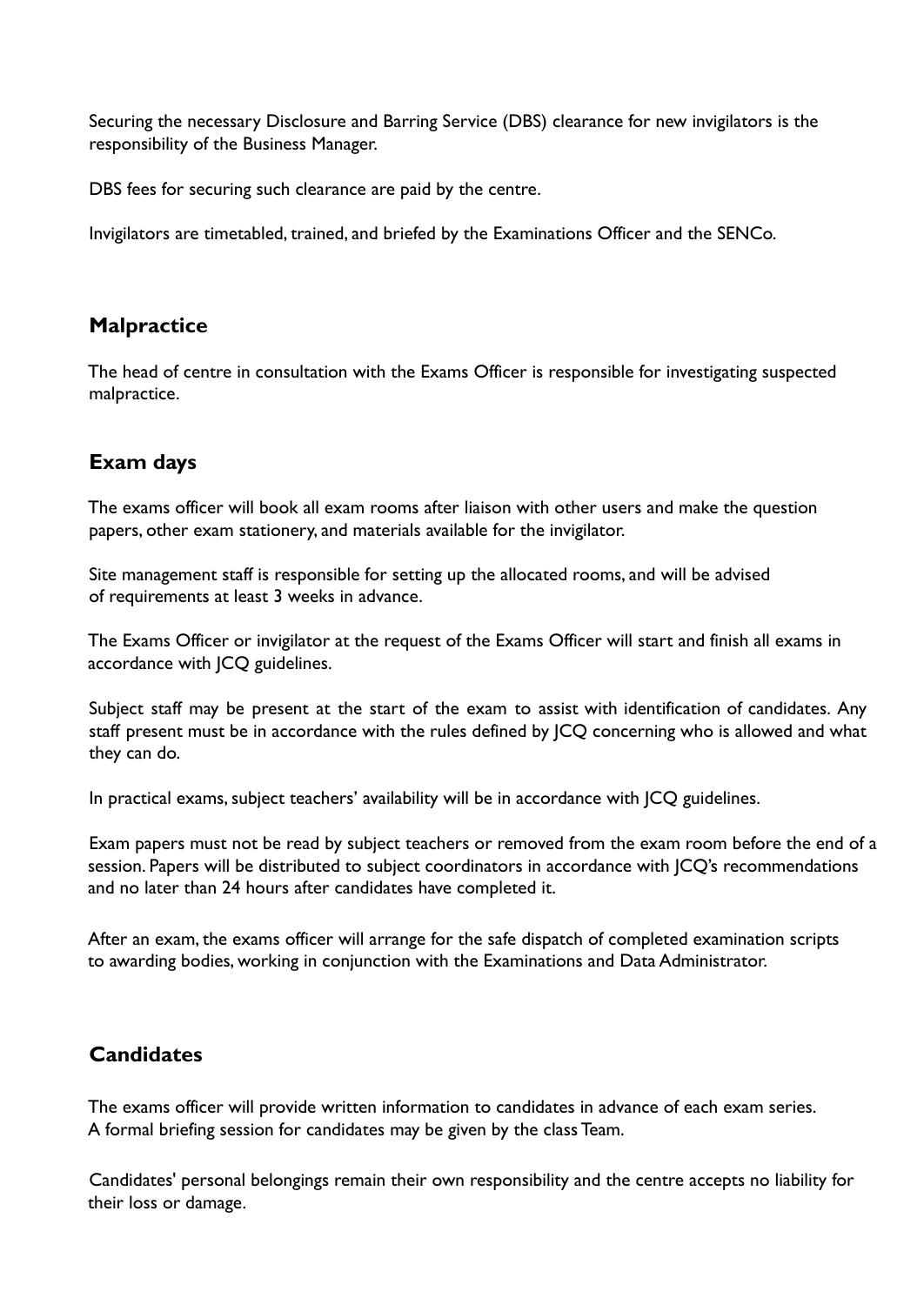In an exam room candidates must not have access to items other than those clearly allowed in the instructions on the question paper, the stationery list, or the specification for that subject.The exception to this is any items such as MP3 players, or sensory toys as listed in EHCPs that support the candidate's concentration and ability to be on task.These must be confirmed with the Head of centre, SENCO and exams officer before use.This is particularly true of mobile phones and other electronic communication or storage devices with text or digital facilities.Any precluded items must not be taken into an exam room.

Disruptive candidates are dealt with in accordance with JCQ guidelines. Candidates are expected to stay for the full exam time at the discretion of the Examinations Officer or lead invigilator in the examination room. Should a candidate leave the room/exam early, this should be documented on the 'notes' sheet made available in each exam room.

Note: candidates who leave an exam room must be accompanied by an appropriate member of staff at all times.

If students do leave the exam room, ask a question or are disruptive, this should be noted down on the piece of paper left with the invigilators in each exam room titled 'notes for exams officer'.This must be handed back to the exams officer at the end of the exam so any arrangements/alterations can be made for future examinations if necessary.

The Examinations Officer is responsible for handling late or absent candidates on exam day.

Students arriving late to an examination within 1 hour of the JCQ Official start time will be allowed to sit the exam with the full time allowance.Any students arriving very late will be allowed to the sit the examination at the discretion of the Exams Officer.

# **Clash candidates**

The Examinations Officer will be responsible as necessary for supervising escorts, identifying a secure venue and arranging overnight stays.

# **Special consideration**

Should a candidate be unable to attend an exam because of illness, suffer bereavement or other trauma, be ill or otherwise disadvantaged or disturbed during an exam, then it is the candidate's responsibility to alert the centre's Exams Officer to that effect.

The candidate must support any special consideration claim with appropriate evidence within 6 days of the exam.

The exams officer will make a special consideration application to the relevant awarding body within 7 days of the exam.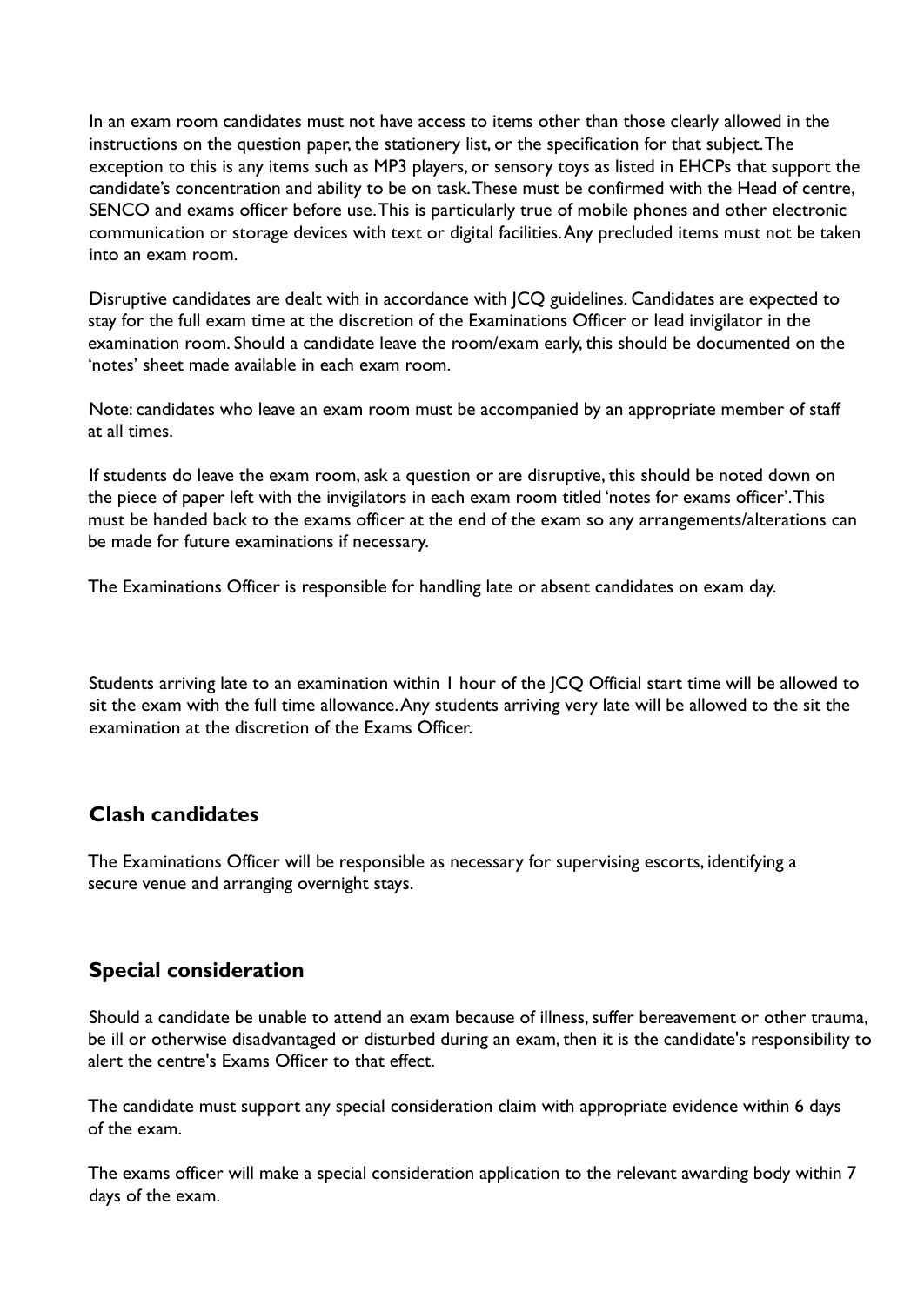## **Internal assessment**

It is the duty of heads of department to ensure that all internal assessment is ready for dispatch at the correct time.The exams officer will assist by keeping a record of each dispatch, including the recipient details and the date and time sent.

Marks for all internally assessed work are provided to the exams office by a week prior to the Awarding body deadline.The exams officer will inform staff of the date when appeals against internal assessments must be made by.Any appeals will be dealt with in accordance with the centre's Internal Appeals Procedure (IAP) document.

The submission of any internal marks electronically will be double checked by a second person within the Examinations team and a paper record of the final marks submitted will be kept for a period of 3 years.

## **Results**

Candidates will receive individual result slips on results days,

- In person at the centre
- By post to their home address candidates to provide self-addressed envelope
- By a nominated person as stated by the candidate on the correct form prior to the end of the summer term.

The results slip will be in the form of a centre produced document.

Arrangements for the centre to be open on results days are made by the Exams Officer.The provision

of the necessary staff on results days is the responsibility of the Senior Leadership Team.

# **Enquiries about Results (EAR)**

EARs may be requested by centre staff or the candidate following the release of results.A request for a re-mark or clerical check requires the written consent of the candidate, a request for a re-moderation of internally assessed work may be submitted without the consent of the group of candidates.

The cost of EARs will be paid by the candidate unless agreed by the Subject Coordinator for the cost to be covered by departmental budgets.

All decisions on whether to make an application for an EAR will be made by the candidate following advice from the Exams Officer.

If a candidate's request for an EAR is not supported, the candidate may appeal and the centre will respond by following the process in its Internal Appeals Procedure (IAP) document.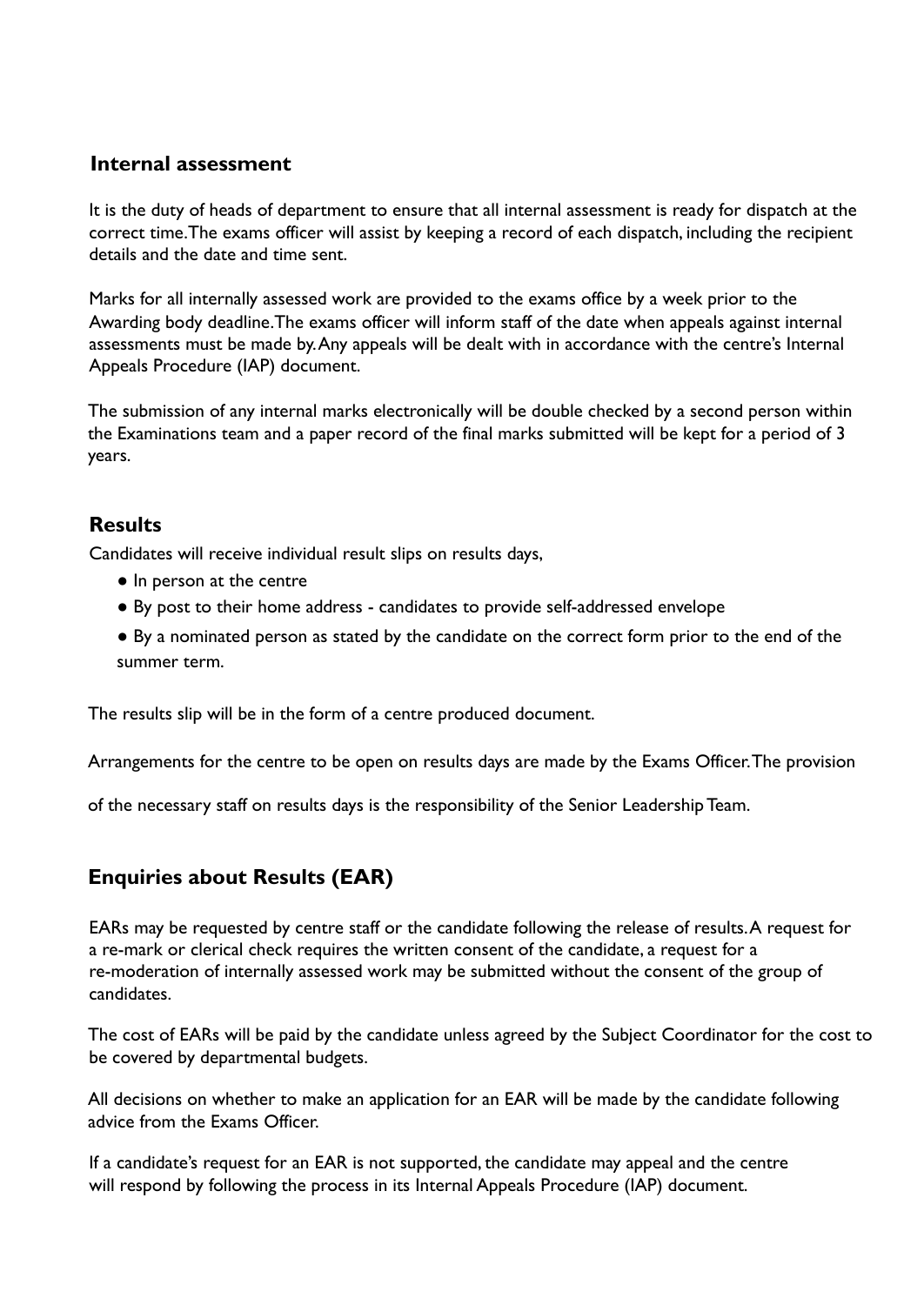All processing of EARs will be the responsibility of the Exams Officer following the JCQ guidance.

# **Access to Scripts (ATS)**

After the release of results, candidates may ask subject staff to request the return of written exam papers within 30 days of the receipt of results.

Centre staff may also request scripts for investigation or for teaching purposes. For the latter, the consent of candidates must be obtained.

Re-marks cannot be applied for once an original script has been returned.

The cost of ATS will be paid by the candidate unless agreed by the Subject Coordinator for the cost to be covered by departmental budgets.

Processing of requests for ATS will be the responsibility of the Exams Officer.

# **Certificates**

When certificates are received into school, they will be signed in on the document 'Certificates received/signed out'.This provides a paper trail of receipt for both the setting and candidate.This sheet will be signed by the candidate, third party or signed to post out by the exams officer, once left with the admin team should it be sent this way.This document will be stored in the exams cupboard and handled by only the exams team.

Candidates will receive their certificates

● In person at the centre, a signature will be required - on the appropriate document.

Certificates can be collected on behalf of a candidate by third parties, provided they have written authority from the candidate to do so, and bring suitable identification with them that confirms who they are.

The centre retains certificates for 3 years.

A new certificate will not be issued by an awarding organisation.A transcript of results may be issued if a candidate agrees to pay the costs incurred.

#### **Linked Policies**

Exam contingency plan

Special Educational Needs Policy

Equal opportunity Policy